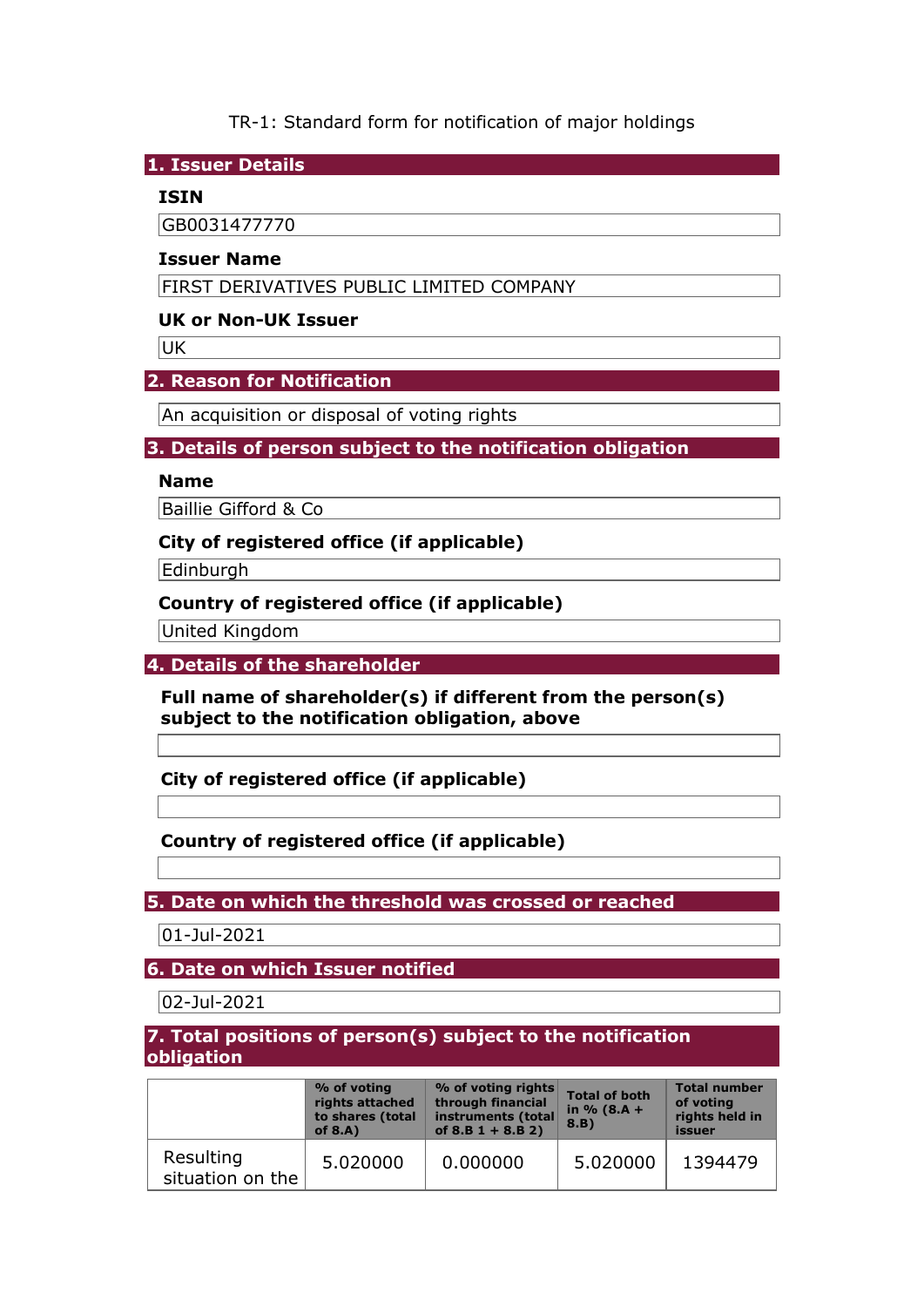| date on which<br>threshold was<br>crossed or<br>reached    |  |  |
|------------------------------------------------------------|--|--|
| Position of<br>previous<br>notification (if<br>applicable) |  |  |

# **8. Notified details of the resulting situation on the date on which the threshold was crossed or reached**

#### **8A. Voting rights attached to shares**

| <b>Class/Type of</b><br>shares ISIN<br>code(if possible) | voting rights<br>(DTR5.1) | Number of direct Number of indirect<br>voting rights<br>(DTR5.2.1) | % of direct<br>voting rights<br>(DTR5.1) | % of indirect voting<br>rights (DTR5.2.1) |
|----------------------------------------------------------|---------------------------|--------------------------------------------------------------------|------------------------------------------|-------------------------------------------|
| GB0031477770                                             |                           | 1394479                                                            |                                          | 5.020000                                  |
| Sub Total 8.A                                            | 1394479                   |                                                                    | 5.020000%                                |                                           |

### **8B1. Financial Instruments according to (DTR5.3.1R.(1) (a))**

| <b>Type of financial</b><br>instrument | date | period | Number of voting rights that<br>Expiration $Exercise/conversion$ may be acquired if the<br>instrument is<br>exercised/converted | $\%$ of<br>votina<br>riahts |
|----------------------------------------|------|--------|---------------------------------------------------------------------------------------------------------------------------------|-----------------------------|
| Sub Total 8.B1                         |      |        |                                                                                                                                 |                             |

#### **8B2. Financial Instruments with similar economic effect according to (DTR5.3.1R.(1) (b))**

| <b>Type of</b><br>financial<br>instrument | <b>Expiration</b><br>date | Exercise/conversion<br>period | <b>Physical or cash</b><br>settlement | Number of<br>voting rights | $\%$ of<br><u> votina</u><br>rights |
|-------------------------------------------|---------------------------|-------------------------------|---------------------------------------|----------------------------|-------------------------------------|
| Sub Total 8.B2                            |                           |                               |                                       |                            |                                     |

#### **9. Information in relation to the person subject to the notification obligation**

2. Full chain of controlled undertakings through which the voting rights and/or the financial instruments are effectively held starting with the ultimate controlling natural person or legal entities (please add additional rows as necessary)

# **10. In case of proxy voting**

### **Name of the proxy holder**

#### **The number and % of voting rights held**